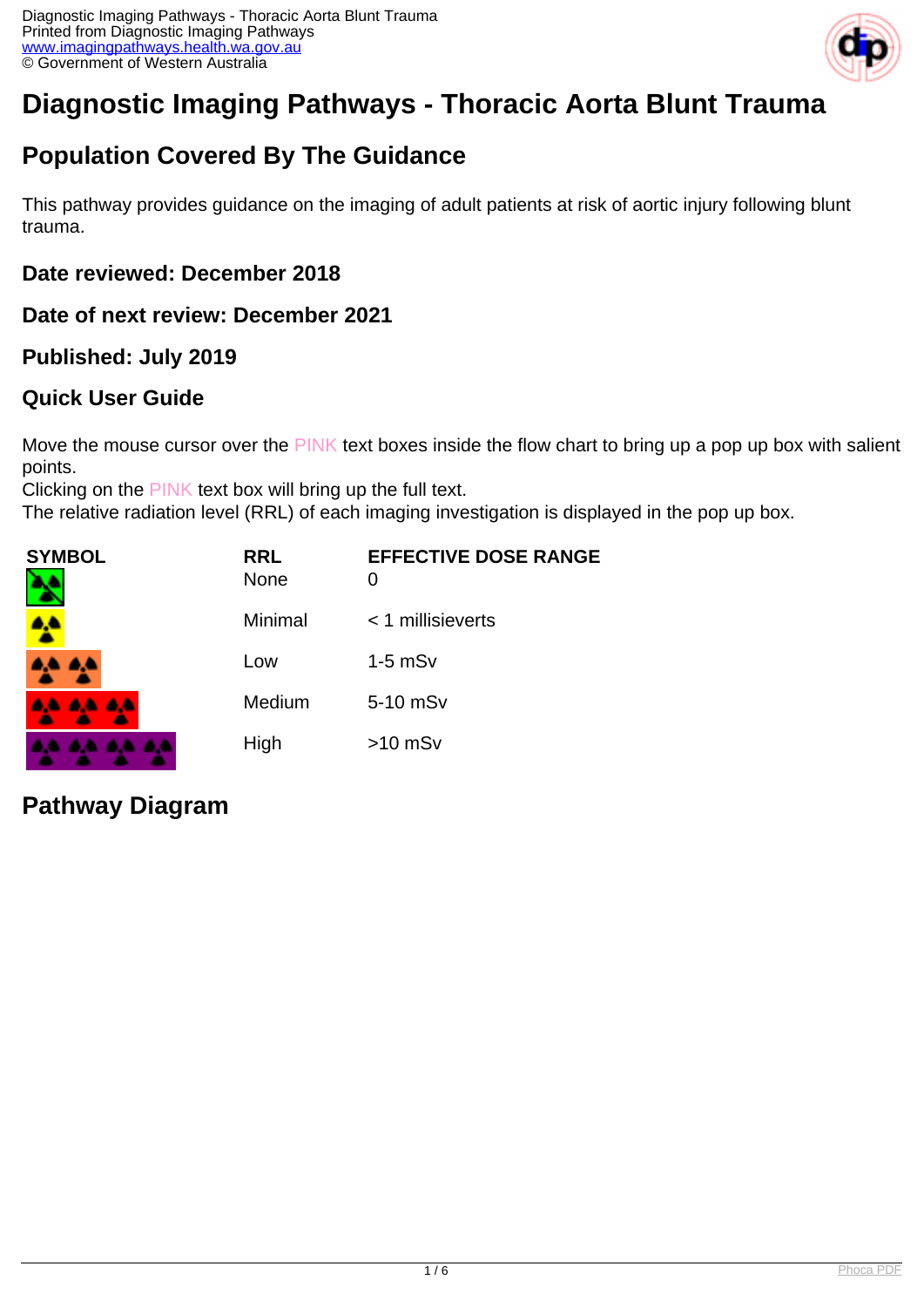Diagnostic Imaging Pathways - Thoracic Aorta Blunt Trauma Printed from Diagnostic Imaging Pathways [www.imagingpathways.health.wa.gov.au](http://www.imagingpathways.health.wa.gov.au/) © Government of Western Australia





# **Image Gallery**

Note: These images open in a new page **<sup>1</sup> Blunt Thoracic Aortic Injury** 



Image 1 (Chest radiography): The classical radiographic signs of a traumatic disruption of the aorta are shown including a widened mediastinum, depressed left main bronchus and left apical cap.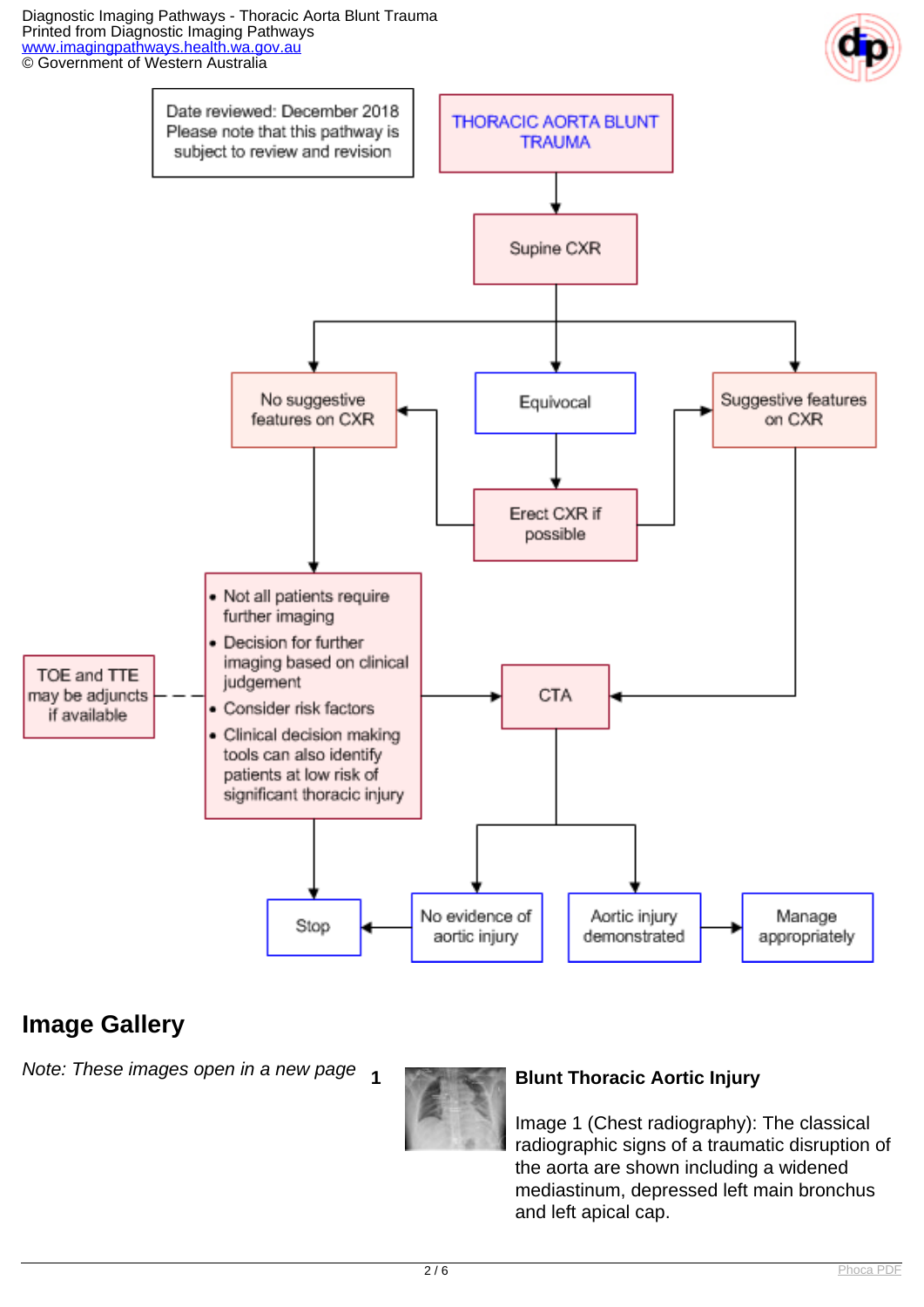Diagnostic Imaging Pathways - Thoracic Aorta Blunt Trauma Printed from Diagnostic Imaging Pathways [www.imagingpathways.health.wa.gov.au](http://www.imagingpathways.health.wa.gov.au/) © Government of Western Australia





### **2a Blunt Thoracic Aortic Injury**

Image 2a, 2b and 2c (CT Angiography): Evidence of an intimal flap and full-thickness rupture of the thoracic aorta at the level of the aortic isthmus (arrows). Subcutaneous emphysema is seen bilaterally with contusions to the left lung.







Image 2d and 2e (Aortography): Aortic rupture is confirmed by evidence of delayed contrast flow in the region of the aortic isthmus (arrow) which is best seen in image 2e, where the area of injury retains contrast and appears darker compared to the rest of the aorta.



# **Teaching Points**

- Blunt thoracic aortic injuries are rare but catastrophic. Presentation can be variable so a high index of suspicion is required
- Contrast-enhanced CT is the definitive investigation for the diagnosis and exclusion of thoracic aortic injury, however it is not necessarily required in all patients with blunt chest trauma
- The initial screening tool for blunt thoracic trauma is a chest radiograph, which may not exclude blunt thoracic aortic injury but may demonstrate other life-threatening injuries. CXR is complementary to more definitive imaging studies
- Although new abnormalities on CXR are not specific for aortic injury, findings should be followed up with CT
- In patients with a normal or equivocal CXR, the decision to proceed to CT should be based on clinical judgement, taking into account the mechanism of injury, patient factors, clinical findings, results of other investigations and disposition
- Invasive aortography is generally reserved for therapeutic purposes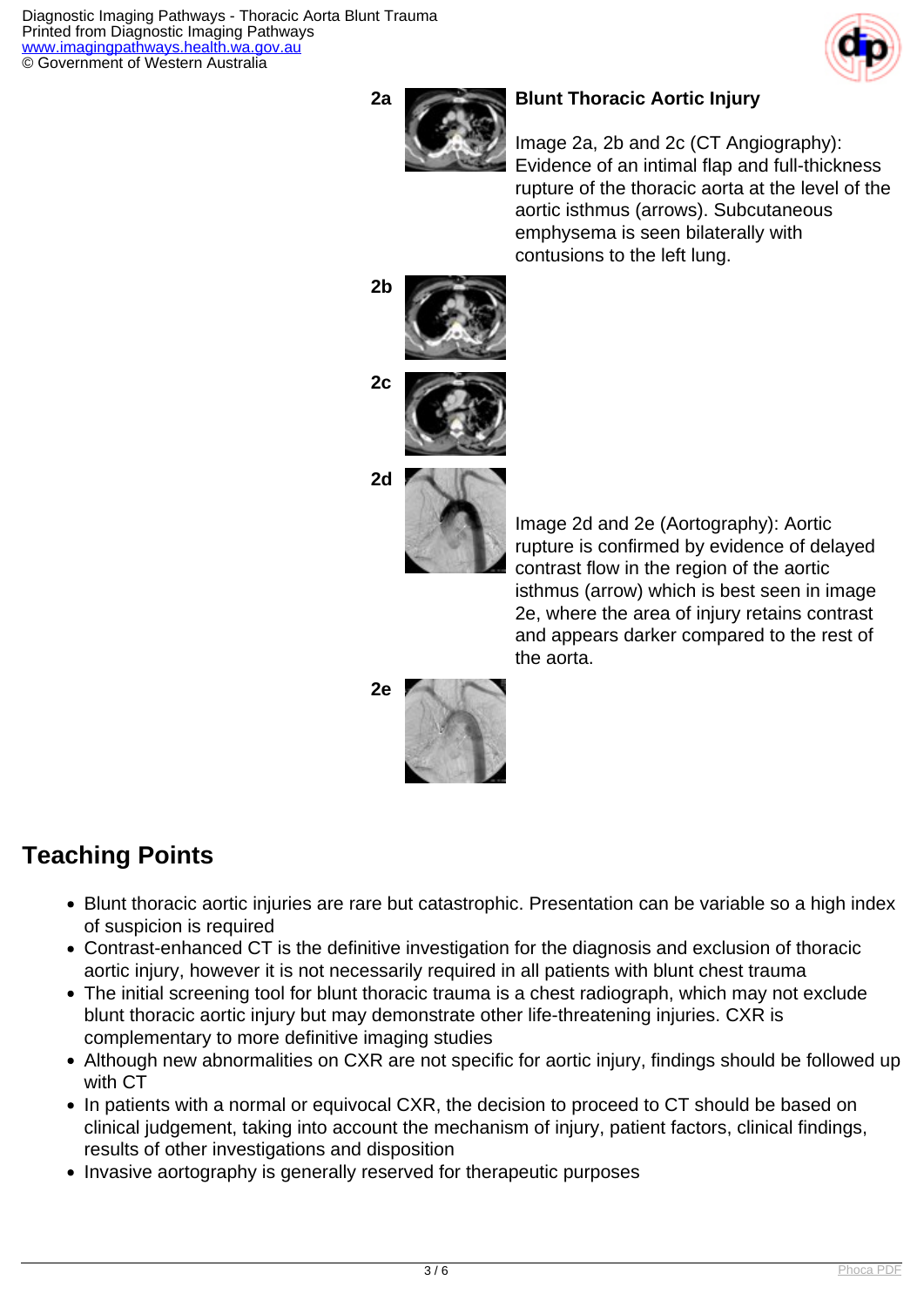

# **Thoracic Aorta Blunt Trauma**

- Common cause of fatalities at the scene of the accident. Prompt diagnosis and treatment are essential on admission in survivors [1-4](index.php/imaging-pathways/musculoskeletal-trauma/trauma/blunt-traumatic-injury-of-thoracic-aorta?tab=references#1)
- Over 90% of injuries occur at the aortic isthmus. Most of the rest occur in proximal ascending aorta [1-4](index.php/imaging-pathways/musculoskeletal-trauma/trauma/blunt-traumatic-injury-of-thoracic-aorta?tab=references#1)
- Prompt diagnosis depends on the level of clinical suspicion and imaging [1-4](index.php/imaging-pathways/musculoskeletal-trauma/trauma/blunt-traumatic-injury-of-thoracic-aorta?tab=references#1)
- Usual mechanism of injuries include sudden deceleration or crush injuries to the chest causing shearing or bending forces to thoracic aorta, [1-4](index.php/imaging-pathways/musculoskeletal-trauma/trauma/blunt-traumatic-injury-of-thoracic-aorta?tab=references#1) such as high-speed road trauma >60km/h or falls from height

# **Plain Radiography (CXR)**

- Initial screening study for evaluation of blunt thoracic trauma [4-7](index.php/imaging-pathways/musculoskeletal-trauma/trauma/blunt-traumatic-injury-of-thoracic-aorta?tab=references#4)
- In the context of blunt trauma where there is concern for spinal injuries, this is usually supine
- CXR alone is generally not considered sufficient to exclude aortic injury [8](index.php/imaging-pathways/musculoskeletal-trauma/trauma/blunt-traumatic-injury-of-thoracic-aorta?tab=references#8) but it is rapidly available and is complementary to more definitive studies.  $9$  Other injuries requiring immediate management such as haemothorax and tension pneumothorax are readily demonstrated on CXR [10](index.php/imaging-pathways/musculoskeletal-trauma/trauma/blunt-traumatic-injury-of-thoracic-aorta?tab=references#10)
- Findings on CXR can be suggestive of mediastinal haematoma, however it is not a specific sign. Mediastinal haematoma in trauma can be due to venous bleeding or an adjacent spine or sternal fracture, with one study reporting only 3% of positive or equivocal CXR findings representing traumatic aortic injury [11](index.php/imaging-pathways/musculoskeletal-trauma/trauma/blunt-traumatic-injury-of-thoracic-aorta?tab=references#11)
- Although CXR findings are not specific for aortic injury and there is a large proportion of false positives, proceeding to CTA is indicated if suggestive features are present [6,12,13](index.php/imaging-pathways/musculoskeletal-trauma/trauma/blunt-traumatic-injury-of-thoracic-aorta?tab=references#6)
- Features suggestive of mediastinal haematoma on CXR include: 4.5.14
	- mediastinal widening (>8cm when supine or >6cm when upright)
	- obscuration of aortic arch margin
	- deviation of trachea to the right
	- deviation of nasogastric tube to the right
	- depressed left main bronchus
	- loss of aorto-pulmonary window
	- widening of paraspinal stripes
	- left apical cap, left haemothorax
- Aortic injury may be directly suggested by:
	- irregularity or blurring of the aortic knob contour
	- aortic knob enlargement
- Blunt aortic injuries are also associated with: [14](index.php/imaging-pathways/musculoskeletal-trauma/trauma/blunt-traumatic-injury-of-thoracic-aorta?tab=references#14)
	- first or second rib fractures
	- clavicle, sternal or thoracic spine fractures
- A combination of signs is more reliable than a single sign  $\frac{4}{3}$  $\frac{4}{3}$  $\frac{4}{3}$
- Some studies have demonstrated good negative predictive value of specific CXR signs, [12,15](index.php/imaging-pathways/musculoskeletal-trauma/trauma/blunt-traumatic-injury-of-thoracic-aorta?tab=references#12) however, CXR alone does not have sufficient sensitivity to rule out traumatic aortic injury
	- Other studies have reported that up to two-thirds of patients with blunt aortic injury may have no mediastinal abnormalities on CXR, even after focussed re-review [10,16](index.php/imaging-pathways/musculoskeletal-trauma/trauma/blunt-traumatic-injury-of-thoracic-aorta?tab=references#10)
- Erect PA CXRs are superior to portable AP CXRs for imaging the mediastinum [17,18](index.php/imaging-pathways/musculoskeletal-trauma/trauma/blunt-traumatic-injury-of-thoracic-aorta?tab=references#17) and this should be performed where possible, such as in stable patients where supine and/or AP images have been equivocal
	- In the trauma setting, often only supine AP CXRs are possible which makes the assessment of the mediastinum less accurate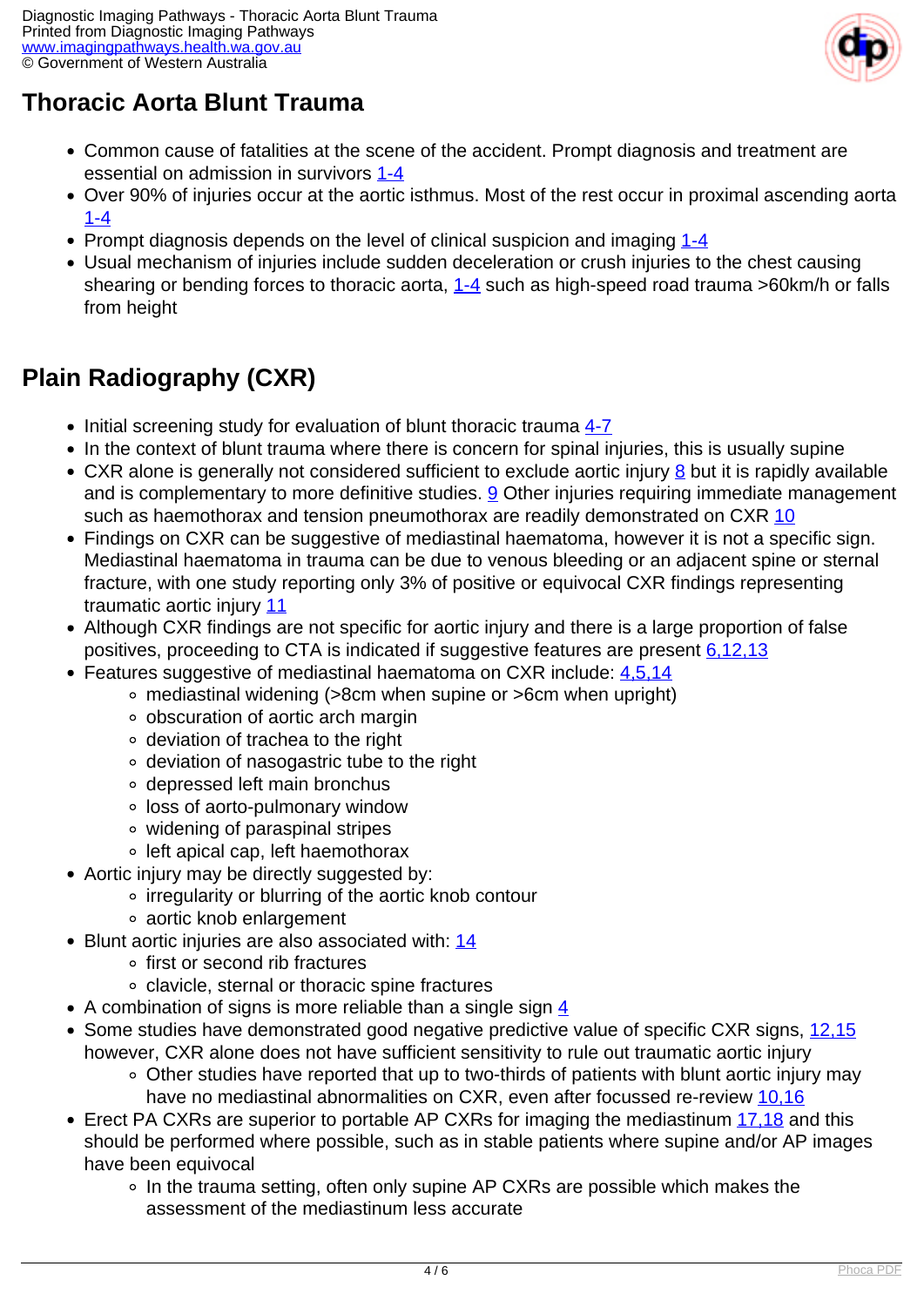

# **Risk Factors for Blunt Thoracic Aortic Injury**

- Currently, the decision to proceed to CT must be based on clinical judgement, taking into account the mechanism of injury, patient risk factors, clinical signs and symptoms, CXR findings, other investigations and disposition
- It is widely accepted that the majority of blunt aortic injuries are caused by high energy mechanisms with rapid deceleration of the thorax, including motor vehicle crashes, pedestrian vs car, falls and crush injuries. [19-25](index.php/imaging-pathways/musculoskeletal-trauma/trauma/blunt-traumatic-injury-of-thoracic-aorta?tab=references#19) Overall, blunt aortic injury is uncommon, occurring only in approximately 1% of all vehicular high-speed accidents [23](index.php/imaging-pathways/musculoskeletal-trauma/trauma/blunt-traumatic-injury-of-thoracic-aorta?tab=references#23)
	- $\circ$  Similarly, an association has been found with long-bone  $\frac{26}{2}$  $\frac{26}{2}$  $\frac{26}{2}$  and pelvic fractures  $\frac{26-28}{2}$  $\frac{26-28}{2}$  $\frac{26-28}{2}$

## **Selective chest CT**

- Although the use of chest CT is now widespread, there is disagreement on whether chest CT should be routinely performed in all patients with a history of blunt trauma [29,30](index.php/imaging-pathways/musculoskeletal-trauma/trauma/blunt-traumatic-injury-of-thoracic-aorta?tab=references#29)
- Most authors recommend in high clinical suspicion for blunt thoracic aortic injury, [22,31,32](index.php/imaging-pathways/musculoskeletal-trauma/trauma/blunt-traumatic-injury-of-thoracic-aorta?tab=references#22) however the variable presentation of injuries makes it challenging to determine which patients require CT [9,23,33,34](index.php/imaging-pathways/musculoskeletal-trauma/trauma/blunt-traumatic-injury-of-thoracic-aorta?tab=references#9)
	- Several studies have found clinical signs and symptoms to be unreliable for ruling out blunt thoracic aortic injury. A third to half of patients may have minimal or no external signs of chest trauma [35,36](index.php/imaging-pathways/musculoskeletal-trauma/trauma/blunt-traumatic-injury-of-thoracic-aorta?tab=references#35)
	- Half of patients with blunt thoracic aortic injury may have normal vital signs at presentation, [34,37](index.php/imaging-pathways/musculoskeletal-trauma/trauma/blunt-traumatic-injury-of-thoracic-aorta?tab=references#34) potentially leading to a delay in diagnosis
	- A prospective study found that clinicians' suspicion for any blunt chest injury did not strongly correlate with the presence of injury on subsequent CXR, suggesting that subjective assessment alone does not always reliably determine the need for imaging [38](index.php/imaging-pathways/musculoskeletal-trauma/trauma/blunt-traumatic-injury-of-thoracic-aorta?tab=references#38)
- Fear of missing potentially life-threatening injuries has led to increased use of chest CT, including as part of the "pan scan", however this approach has its disadvantages, including:
	- $\circ$  Increased risk of radiation-induced cancer, particular in young populations [30,39](index.php/imaging-pathways/musculoskeletal-trauma/trauma/blunt-traumatic-injury-of-thoracic-aorta?tab=references#30)
	- o Increased cost [30](index.php/imaging-pathways/musculoskeletal-trauma/trauma/blunt-traumatic-injury-of-thoracic-aorta?tab=references#30)
	- $\circ$  Increased time in emergency departments  $40$
	- No increase in the number of detected life-threatening injuries, despite routine CT use. [40](index.php/imaging-pathways/musculoskeletal-trauma/trauma/blunt-traumatic-injury-of-thoracic-aorta?tab=references#40) A number of studies have reported that routine chest CT rarely identifies injuries that would have changed management. [41-43](index.php/imaging-pathways/musculoskeletal-trauma/trauma/blunt-traumatic-injury-of-thoracic-aorta?tab=references#41) Common occult injuries detected on CT include small pulmonary contusions, rib fractures and small pneumothoraces not requiring chest drain insertion
- Many guidelines recommend against the excessive use of CT when it is not warranted, however there are no specific criteria [7,32,44](index.php/imaging-pathways/musculoskeletal-trauma/trauma/blunt-traumatic-injury-of-thoracic-aorta?tab=references#7)

## **Increasing the efficiency of CT use**

- Observational studies have identified features that were significantly associated with significant thoracic injuries requiring intervention, including thoracic aortic injuries. A number of authors have attempted to define clinical decision making tools that identify patients at low risk of thoracic injury in blunt chest trauma, using a combination of clinical findings, mechanism of injury and CXR findings
	- Use of these rules aims to reduce the number of normal chest CTs performed
- These clinical decision rules are yet to be externally validated
- A limitation of these studies is that they do not identify whether CT findings change management